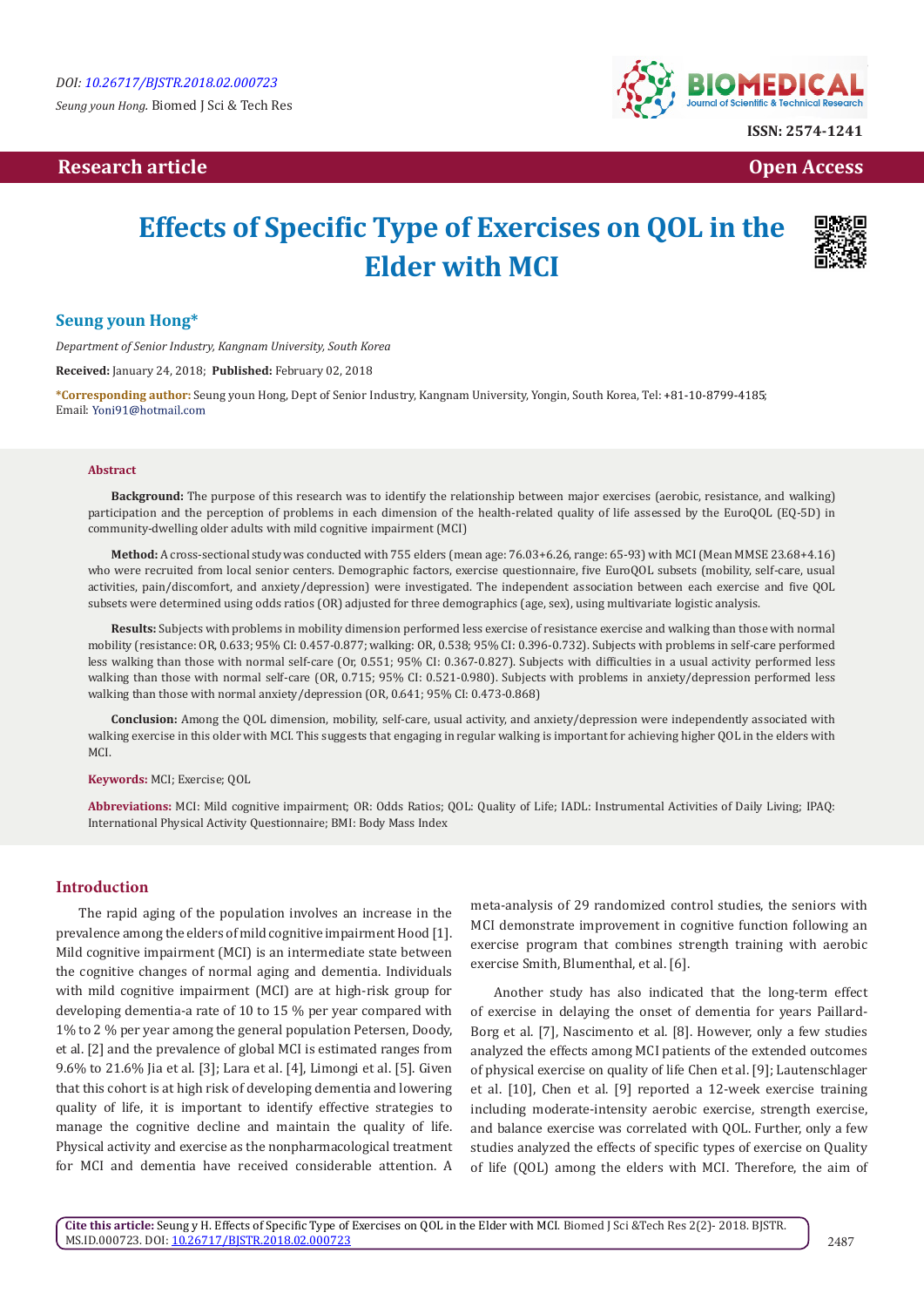the present study was to identify the relationship between three types of exercise participation more related to the perception of problems in each dimension of the health-related quality of life (HRQoL) assessed by the EQ-5D dimensions 3 level questionnaire in community-dwelling older adults with MCI.

# **Materials and Methods**

#### **Subjects**

A cross-sectional study was conducted with 755 elders with MCI (590 females and 185 males aged 62-93 years). The subjects were recruited from 38 local senior centers in Seoul, South Korea. Subject's eligibility criteria were:

a) 65 years or older,

b) A score of 20-24 on the MMSE-K (Mini-Mental State Examination-Korea)Park & Kwon [11],

c) Able to communicate,

d) Absence of dementia, according to DSM-IV,

e) Maintain activities of daily living or slight impairment in instrumental activities of daily living (IADL), as defined by no more than one item of IADL changes and

f) Completion of a written consent form.

#### **Procedures**

Participants were assessed by the EQ-5D questionnaire and physical activity questionnaire. The EuroQOL five-dimension questionnaire (EQ-5D) consists of five dimensions including selfcare, mobility, usual activities, pain/discomfort, and anxiety/ depression, each of which offered three possible responses: no problems/ some or moderate problems/ extreme problems(EQ-5D, 2016) [12]. The responses to each EQ-5D dimensions were collapsed into a two-tier variable: In each EQ-5D dimension, "no problem" was considered as normal, whereas "some problems" or "severe problems" were considered problematic. The level of PA was measured by asking participants how often they engaged in exercise each week including a Korean version of the international physical activity questionnaire (IPAQ). Subjects who performed moderate intensity of aerobic exercise were defined 150 minutes of aerobics per week. Subjects who performed resistance exercise was **Table 1:** General characteristics of participants by gender (n=775).

defined those who performed exercises such as push-ups, crunches, or chin-ups for 30 minutes per session at least two times in the past week. Walking was defined as persons who walked more than one day in the past week at least 10 minutes in each session. Body mass index (BMI) was calculated as weight in kg divided by the square of height in meter.

#### **Statistical Analysis**

Descriptive statistics were used to evaluate the distribution of age, sex, BMI, MMSE and EQ-5D dimension. Chi-square test was conducted to detect the association between three types of exercise participation and age, sex, BMI, MMSE and problems in the five EQ-5D dimensions. Independent association between each type of exercise and the five EQ-5D dimensions were determined using odds ratio (OR) adjusted for two demographic factors (age, MMSE) on multivariate logistic regression analysis. IBM SPSS statistics version 20.0 (IBM Corporation, Armonk, NY, USA) was used for all the analyses. Values p<0.05 were considered statistically significant.

# **Results**

### **Demographics**

The general characteristics of participants were shown in Table 1. The study population included 185 men (23.8%) and 562 women (76.2%) age 65 and older. The average age of study population was 76.03 years (SD: 6.26, ranging: 65-93). The mean age of men and women was 77.74 and 76.28 years, respectively. There was a significant difference in mean age between men and women (t=2.846, p<0.001). The majority of the subjects have low education levels (54.3%), and women were more likely than men to have less education (p<.001). The majority of the subject has rated their health as over fair (66.3%), and there was no significant difference In self-rated health between men and women. The average MMSE-K was 23.68, and there was no gender difference. The proportions of older participants who performed the moderate aerobic exercise, resistance, or walking exercises were 24.8%, 30.5%, or 63%, respectively. Men were more likely to perform resistance exercise than women (47.2% vs. 26.0%, p<.001). Each EQ-5D dimension differently affected by gender. Women were more likely to have problem in two type of EQ-5D dimension (mobility: 49.7% vs. 41.7%, p=0.043; pain/discomfort: 70.9% vs. 58.9%, p=0.003) than men (Table 1).

| <b>Variable</b>   | <b>Classification</b>                                                                                                   | Total Mean or n(%) | M Mean (SD) or $n\frac{6}{6}$ | W Mean (SD) or $n\llap{/}{\!\sim}$ | $tor X2 (p-value)$       |  |
|-------------------|-------------------------------------------------------------------------------------------------------------------------|--------------------|-------------------------------|------------------------------------|--------------------------|--|
| Gender            |                                                                                                                         |                    | 185 (23.8)                    | 562(76.2)                          |                          |  |
| Age(yr)           |                                                                                                                         | 76.03(6.26)        | 77.74(5.53)                   | 76.28(5.89)                        | $2.846$ ( $\leq 0.001$ ) |  |
| Education         | <elementary< td=""><td>421(54.3)</td><td>50(11.9)</td><td>370(88.1)</td><td colspan="2" rowspan="2"></td></elementary<> | 421(54.3)          | 50(11.9)                      | 370(88.1)                          |                          |  |
|                   | Middle                                                                                                                  | 160(20.6)          | 33(20.6)                      | 127(79.4)                          |                          |  |
|                   | High                                                                                                                    | 135(17.4)          | 49(36.3)                      | 86(63.7)                           | $75.21(\le 0.01)$        |  |
|                   | > college                                                                                                               | 59(7.6)            | 31(52.5)                      | 28(47.5)                           |                          |  |
| Self-rated health | Excellent                                                                                                               | 17(2.2)            | 3(17.6)                       | 14(82.4)                           |                          |  |
|                   | Good                                                                                                                    | 132(17.1)          | 38(28.8)                      | 94(71.2)                           | 8.258(0.083)             |  |
|                   | Fair                                                                                                                    | 363(47.0)          | 74(28.4)                      | 288(79.6)                          |                          |  |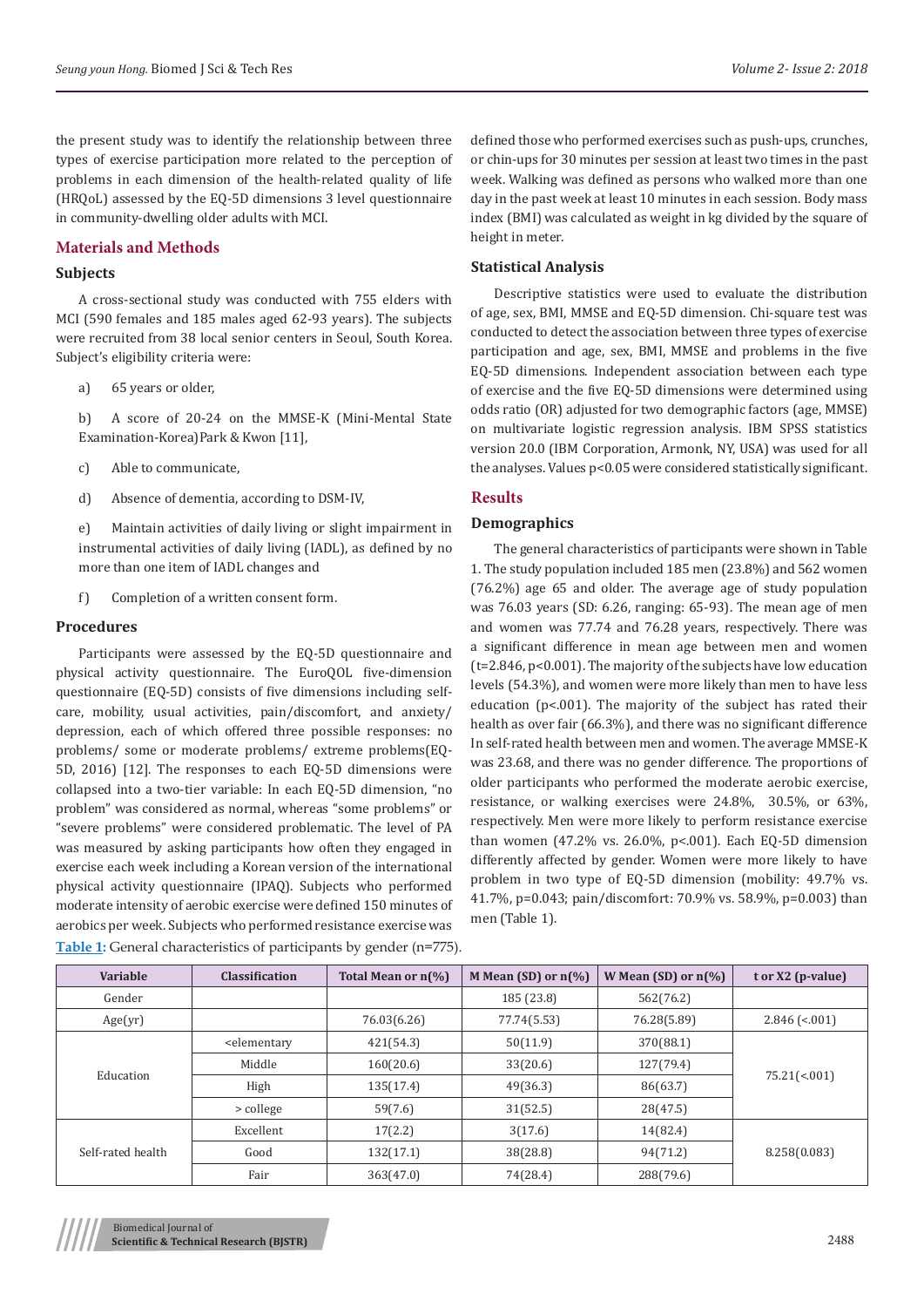|                                | Poor      | 213(27.6)   | 42(19.7)    | 171(80.3)   |                 |  |
|--------------------------------|-----------|-------------|-------------|-------------|-----------------|--|
|                                | Very poor | 47(6.1)     | 5(10.5)     | 42(29.4)    |                 |  |
| BMI $(Kg/m2)$                  |           | 23.60(3.05) | 23.07(2.72) | 23.75(3.12) | $-2.502(0.013)$ |  |
| MMSE-K                         |           | 23.68(4.16) | 23.53(3.58) | 22.95(3.94) | 1.701(0.089)    |  |
| EQ5D                           |           |             |             |             |                 |  |
|                                | Normal    | 402(51.9)   | 95(58.3)    | 306(50.3)   |                 |  |
| Mobility, n(%)                 | Problem   | 372(48.1)   | 68(41.7)    | 302(49.7)   | 3.258(0.013)    |  |
|                                | Normal    | 656(84.6)   | 135(82.8)   | 520(85.1)   |                 |  |
| Self-care, n (%)               | Problems  | 119(15.4)   | 28(17.2)    | 91(14.9)    | 0.516(0.272)    |  |
|                                | Normal    | 502(64.6)   | 102(62.6)   | 399(65.3)   | 0.419(0.285)    |  |
| Usual Activities, n (%)        | Problems  | 275(35.4)   | 61(37.4)    | 212(34.7)   |                 |  |
| Pain/Discomfort, n             | Normal    | 245(31.5)   | 67(41.1)    | 178(29.1)   |                 |  |
| (%)                            | Problems  | 532(68.5)   | 96(58.9)    | 433(70.9)   | 8.524(0.003)    |  |
| Anxiety/depression,<br>$n(\%)$ | Normal    | 428(55.1)   | 95(58.3)    | 331(54.3)   | 0.840(0.204)    |  |
|                                | Problems  | 349(44.9)   | 68(41.7)    | 279(45.7)   |                 |  |
| Moderate Aerobic               | Non-exs   |             | 122(74.8)   | 460(75.3)   |                 |  |
|                                | Exs       |             | 41(25.2)    | 151(24.7)   | 0.013(0.49)     |  |
| Resistance                     | Non-exs   |             | 86(52.8)    | 452(74.0)   |                 |  |
|                                | Exs       |             | 77(47.2)    | 159(26.0)   | 27.329(<0.001)  |  |
| Walking                        | Non-exs   |             | 52(31.9)    | 234(38.3)   |                 |  |
|                                | Exs       |             | 111(68.1)   | 377(61.7)   | 2.259(0.079)    |  |

# **Independent effects of each variable on exercise**

**Table 2:** Subjects characteristics by exercise type.

| <b>Variable</b>        | <b>Classification</b> |           | <b>NON-AER</b><br><b>EXS</b> | <b>AER EXS</b> | t or $X^2$ | <b>NON-EXS</b> | <b>RES</b><br><b>EXS</b> | t or $X^2$ | Non-<br><b>Walking</b> | <b>Walking</b> | t or $X^2$ |
|------------------------|-----------------------|-----------|------------------------------|----------------|------------|----------------|--------------------------|------------|------------------------|----------------|------------|
| Age                    |                       |           | 75.10(5.89)                  | 77.06(5.75)    | $-2.56**$  | 76.90(5.88)    | 75.58(5.65)              | $2.46*$    | 76.80(5.82)            | 76.11(5.88)    | 1.56       |
| sex                    | Male                  |           | 102(62.6)                    | 61(37.4)       | 1.87       | 105(66.5)      | 53(33.5)                 | $26.03**$  | 102(62.6)              | 61(37.4)       | 1.87       |
|                        | Female                |           | 417(68.2)                    | 194(31.8)      |            | 501(84.5)      | 92(15.5)                 |            | 417(68.2)              | 194(31.8)      |            |
| <b>BMI</b>             |                       |           | 23.56(3.15)                  | 23.68(3.15)    | $-0.51$    | 23.72(3.11)    | 23.13(2.87)              | $2.06*$    | 23.56(3.15)            | 23.68(2.85)    | $-0.51$    |
| <b>MMSE</b>            |                       |           | 22.79(4.08)                  | 23.65(3.34)    | $-2.93*$   | 22.83(3.92)    | 23.97(3.45)              | $-3.22**$  | 22.79(4.08)            | 23.65(3.34)    | $-2.93*$   |
| Mobility<br>Self-care  |                       | Normal    | 240(59.7)                    | 162(40.3)      | 20.79**    | 301(77.8)      | 86(22.2)                 | $4.63*$    | 240(59.7)              | 162(40.3)      | $20.79*$   |
|                        |                       | Problem   | 278(75.1)                    | 92(24.9)       |            | 304(84.0)      | 58(16.0)                 |            | 278(75.1)              | 92(24.9)       |            |
|                        |                       | Normal    | 430(65.5)                    | 226(34.5)      | $4.64*$    | 512(80.6)      | 123(19.4)                | 0.02       | 430(65.5)              | 226(34.5)      | $4.64*$    |
|                        |                       | Problem   | 90(75.6)                     | 29(24.4)       |            | 95(81.2)       | 22(18.8)                 |            | 90(75.6)               | 29(24.4)       |            |
| EQ-5D                  | Usual                 | Normal    | 319(63.5)                    | 183(36.5)      | $8.14**$   | 385(79.5)      | 99(20.5)                 | 1.2        | 319(63.5)              | 183(36.5)      | $8.14*$    |
|                        | Activities            | Problem   | 201(73.6)                    | 72(26.4)       |            | 222(82.8)      | 46(17.2)                 |            | 201(73.6)              | 72(26.4)       |            |
|                        | Pain/<br>discomfort   | Normal    | 141(57.6)                    | 104(42.4)      | $14.79**$  | 194(81.5)      | 44(18.5)                 | 0.14       | 141(57.6)              | 104(42.4)      | 14.79*     |
| Anxiety/<br>depression |                       | Problem   | 379(71.5)                    | 151(28.5)      |            | 413(80.3)      | 101(19.6)                |            | 379(71.5)              | 151(28.5)      |            |
|                        |                       | Normal    | 268(62.8)                    | 159(37.2)      | $7.94**$   | 331(80.5)      | 80(19.5)                 | 0.41       | 268(62.8)              | 159(37.2)      | $7.94*$    |
|                        | Problem               | 251(72.3) | 96(27.7)                     |                | 276(81.2)  | 64(18.8)       |                          | 251(72.3)  | 96(27.7)               |                |            |

Independent effects of each variable on exercise were shown in Table 2. Exercisers were younger than non-exercisers in resistance exercise (75.58+5.62 vs. 76.90+5.88 years, p=0.014). Men were more likely to perform resistance exercise than women (47.2% vs. 26.0%, p<.001). Body Mass Index does not independently affect any types of exercise participation. MMSE showed significant correlation with the three exercise types. Subjects who exercised

moderate aerobic exercise (t=-2.925, p=0.004), resistance exercise 2 times per week (t=3.221, p<.001), and walking (t=-2.925, p=0.004) had significantly higher MMSE score than non-exercisers.

Each EQ-5D subset showed significant correlations with the three exercise types. Subjects with problems in the mobility dimensions performed less of all exercise types than those with normal mobility (Moderate aerobic: 24.9% vs. 75.1%, p<.001;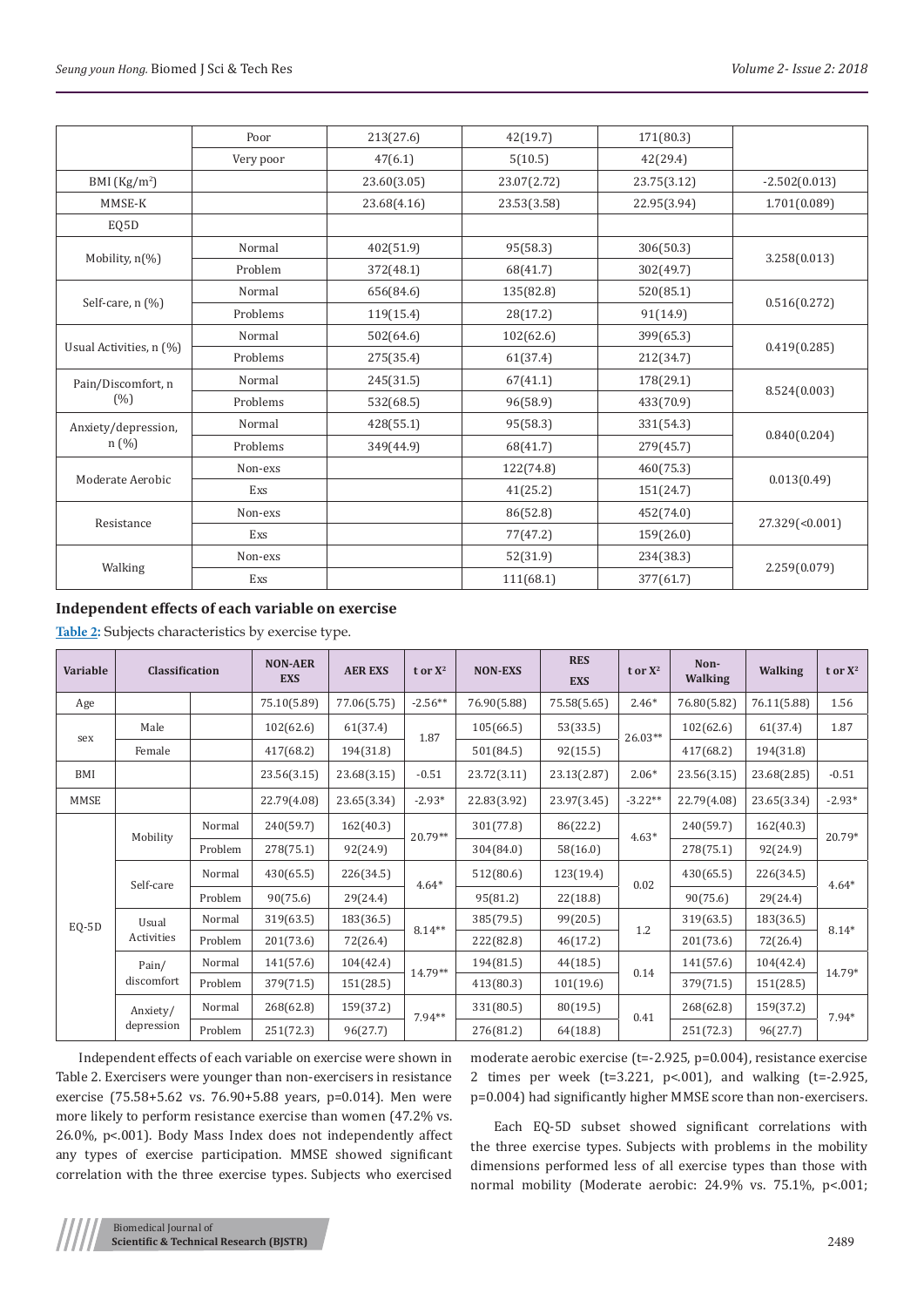Resistance exercise: 16.0% vs. 84.0%, p=0.020; walking: 24.9% vs. 75.1%, p<.001).

Subjects with problems in the self-care dimensions performed less of moderate aerobic exercise and walking than those with normal self-care (Moderate aerobic: 24.4% vs. 75.6%, p=0.019; Walking: 24.4% vs. 75.6%, p=0.019). Subjects with problems in usual activity dimensions performed less of moderate aerobic exercise and walking than those with normal, usual activity (Moderate aerobic: 26.4% vs. 73.6%, p=0.003; Walking: 26.4% vs. 73.6%, p=0.003). Subjects with problems in anxiety/depression dimensions performed less of moderate aerobic exercise and walking than those with normal anxiety/depression (Moderate aerobic: 27.7% vs. 72.3%, p=0.003; walking: 27.7% vs. 72.3%, p=0.003) (Table 2).

Adjusted odds ratios for the three exercise types analyzed by multivariate logistic regression were shown in Table 3. After controlling for gender, age, MMSE, BMI, subjects with problems in mobility dimension performed less exercise of resistance and walking than those with normal mobility (resistance: OR,0.633; 95% CI: 0.457-0.877; walking: OR, 0.538; 95% CI: 0.396-0.732). Subjects with problems in self-care performed less walking than those with normal self-care (Or, 0.551; 95% CI: 0.367-0.827). Subjects with problems in a usual activity performed less walking than those with normal self-care (OR, 0.715; 95% CI: 0.521-0.980). Subjects with problems in anxiety/depression performed less walking than those with normal anxiety/depression (OR, 0.641; 95% CI: 0.473-0.868) (Table 3).

| <b>Table 3:</b> Adjusted odds ratios for the three exercise types |  |  |  |
|-------------------------------------------------------------------|--|--|--|
|-------------------------------------------------------------------|--|--|--|

| <b>Variables</b>        | Categories | <b>Aerobic EXS</b>     | <b>Resistance EXS</b>  | <b>Walking</b>         |  |
|-------------------------|------------|------------------------|------------------------|------------------------|--|
|                         |            | Adjusted OR (95%CI)    | Adjusted OR (95%CI)    | Adjusted OR (95%CI)    |  |
| $EO-5D$                 |            |                        |                        |                        |  |
|                         | Normal     |                        | 1                      |                        |  |
| Mobility                | Problem    | $0.888(0.630 - 1.252)$ | $0.633(0.457-0.877)$   | $0.538(0.396 - 0.732)$ |  |
| Self-care               | Normal     |                        |                        |                        |  |
|                         | Problem    | $0.726(0.433 - 1.217)$ | $0.987(0.950 - 1.500)$ | $0.551(0.367 - 0.827)$ |  |
|                         | Normal     |                        |                        |                        |  |
| <b>Usual Activities</b> | Problem    | $0.824(0.571-1.189)$   | $0.905(0.644 - 1.272)$ | $0.715(0.521-0.980)$   |  |
| Pain/discomfort         | Normal     |                        | 1                      |                        |  |
|                         | Problem    | $0.701(0.490-1.004)$   | $0.920(0.654 - 1.295)$ | $0.768(0.552 - 1.070)$ |  |
| Anxiety/depression      | Normal     |                        |                        |                        |  |
|                         | Problem    | $0.897(0.637 - 1.265)$ | $0.758(0.548-1.048)$   | $0.641(0.473-0.868)$   |  |

#### **Discussion**

The most important findings of this study were that not all types of exerciser showed fewer problems in all EQ-5D dimensions than non-exercisers in older people with MCI. Among the QOL dimension, the mobility dimension was significantly associated with resistance and walking exercises, whiles the self-care, usual activity; anxiety/depression was associated only with walking after controlling for covariates. Older people with MCI were more likely to perform walking exercise, followed by resistance exercise and moderate aerobic exercise that is ACSM recommended. This result confirmed previous research that walking could be considered a valuable method to improve exercise tolerance and quality of life in MCI and Alzheimer's El-Kader et al. [13].

Previous research reported that brisk walking would be considered a valuable method to improve quality of life in MCI and Alzheimer's Wetzels, Zuidema, et al. [14]. Other research also reported impaired cognitive, and mobility critically impact older adults' QOL Davis, Bryan, et al. [15]. However, a few studies reported the association between specific types of exercise and different domain of EQ-5D. In this study, after controlling for all covariates, a moderate intensity aerobic exercise more than 150 minutes per week was not independently associated with any

dimension of QOL. However, resistance and walking exercise were independently associated with mobility dimension, and walking was correlated with all EQ-5D dimensions. The results of the current study are similar results of Oh et al. [16] study in general older adult population in that walking exercise was independently associated with two QOL dimensions (mobility and self-care), while resistance exercise was correlated with only the QOL dimension of mobility.

Because of the QOL dimension of self-care, usual activities, pain/discomfort, anxiety/depression do not require much muscle strength, walking alone might have had effects on the QOL dimension. In the current study, moderate intensity aerobic exercise was not associated with any of EQ-5D dimension. This may be caused by the misunderstanding of the question of 'moderate' intensity of aerobic exercise for the elders with MCI. Another reason may be a different preference for the exercise of seniors with MCI from general seniors. The exercise participation for moderate intensity aerobic was lower (25.2% for men, 24.75 % for women) than that of general seniors (32.3% for men and 25.9% for women) analyzing the fifth Korea National Health and Nutrition Examination Surveys Kim et al. [17]. For older adults who have progressed from normal to mild cognitive decline to a diagnosis of MCI, participation in the